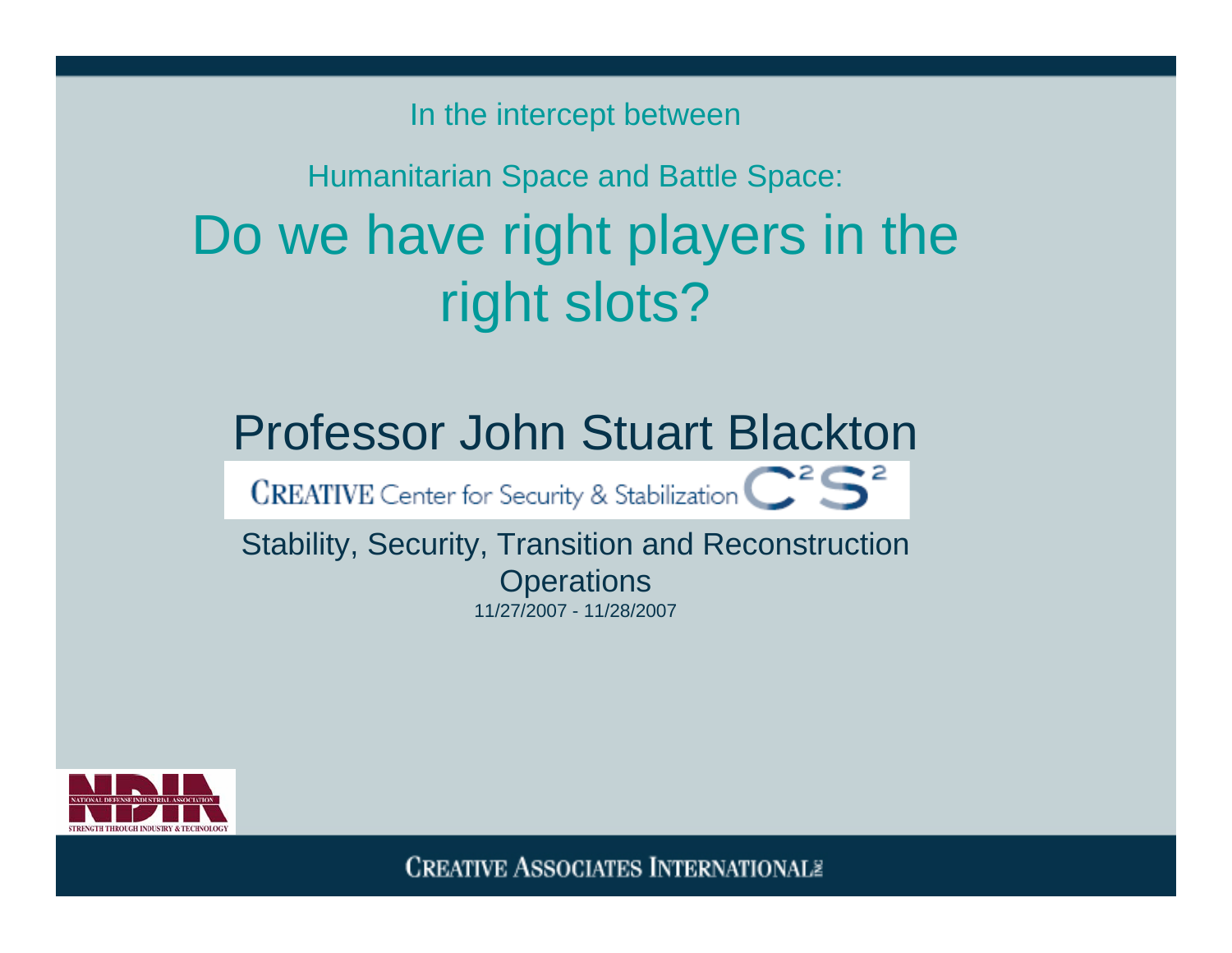## **Battle Space**

*Stabilization Challenge:* **The capacity to deliver results in non-permissive settings**

**Humanitarian Space**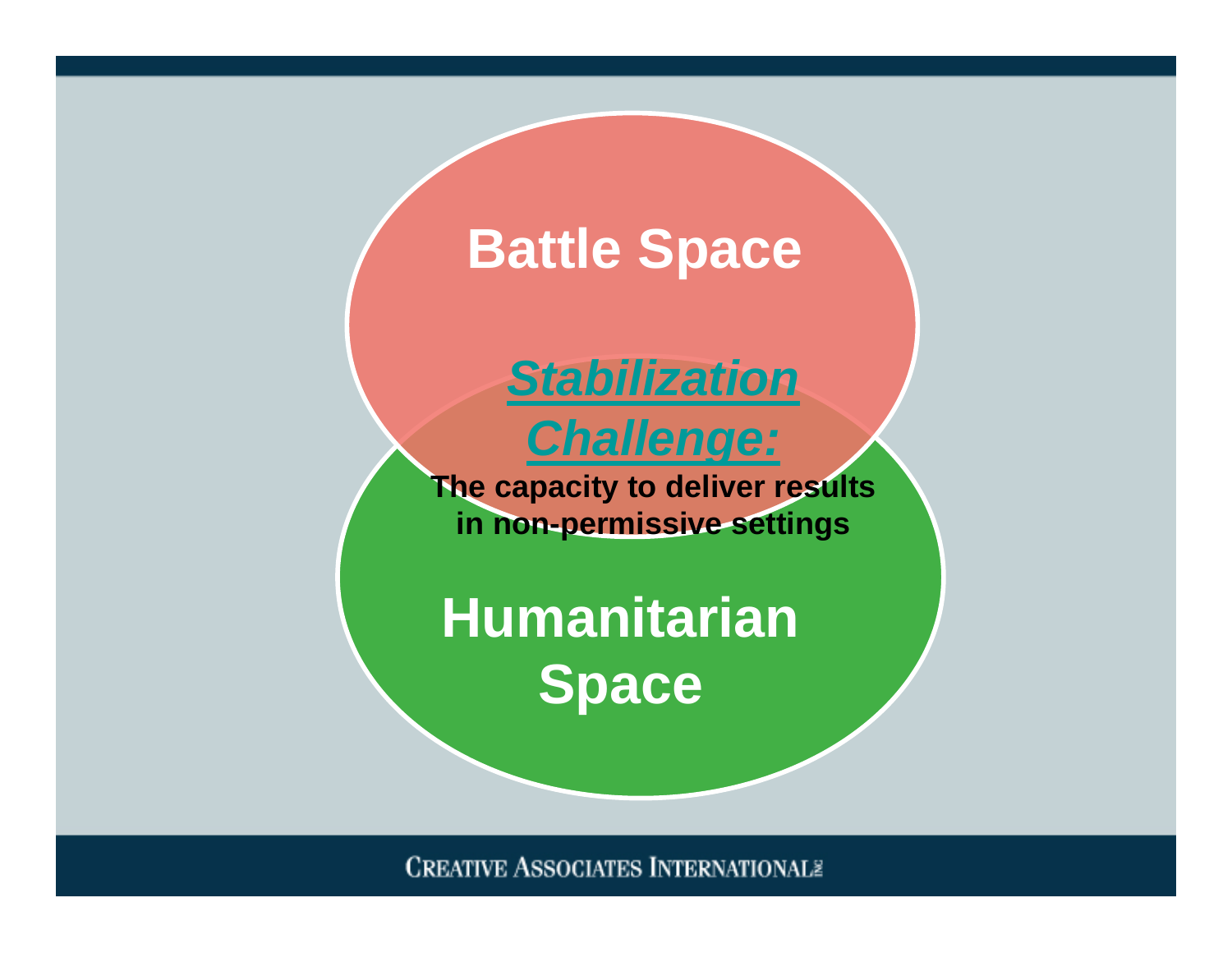#### The Space in the Humanitarian/Battle intercept can grow quite crowded

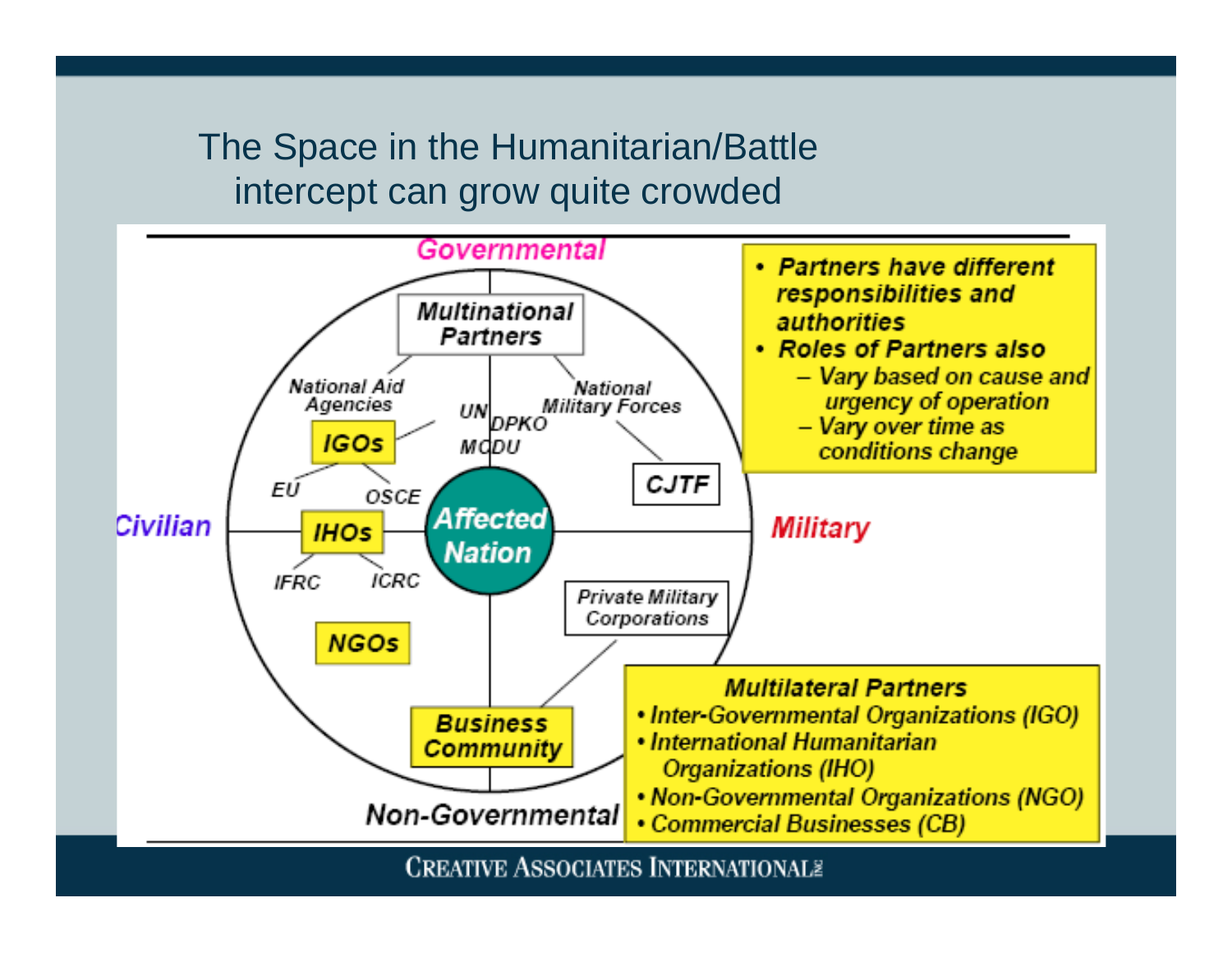#### Who can do what?

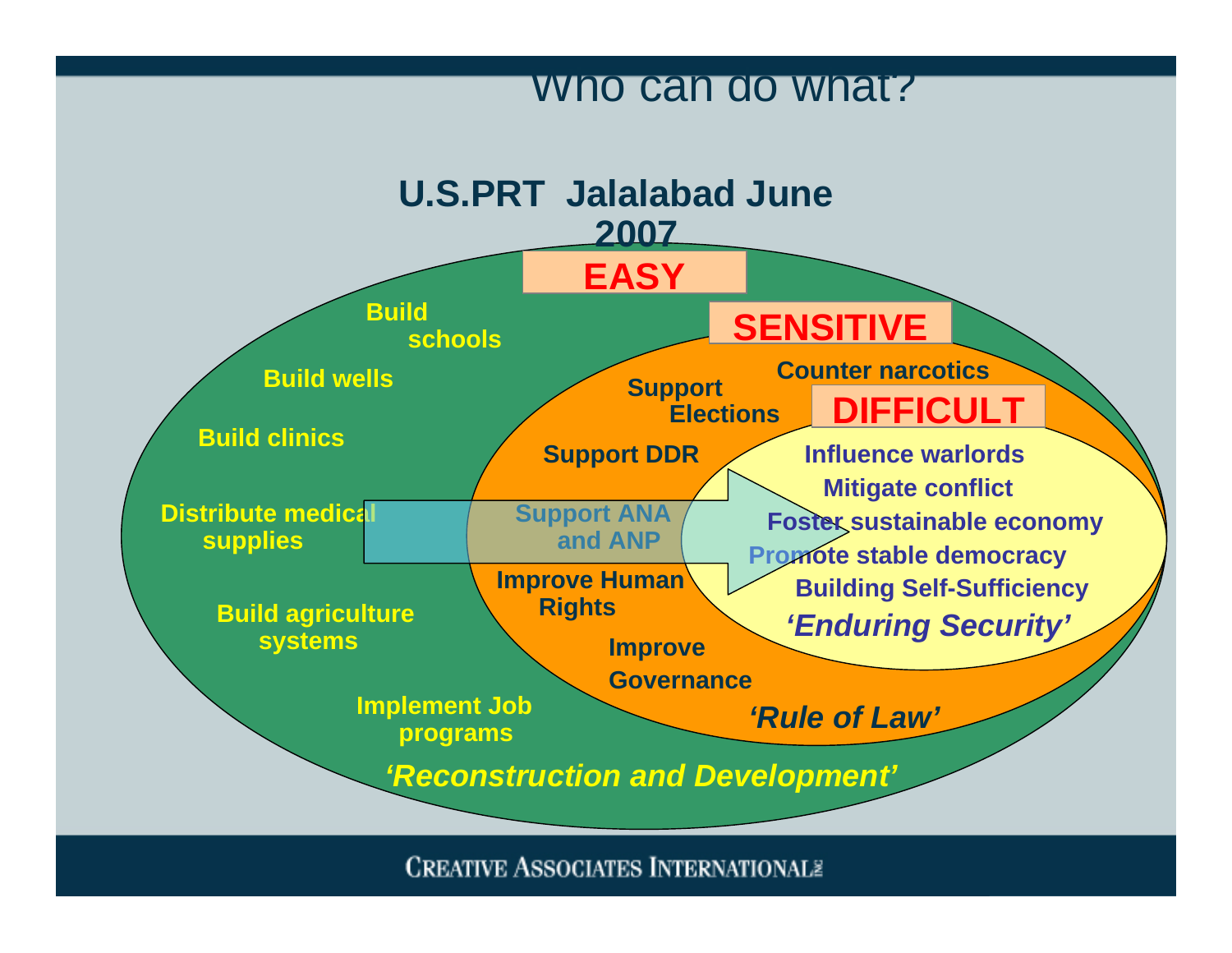### This is one way…. But not the most efficient

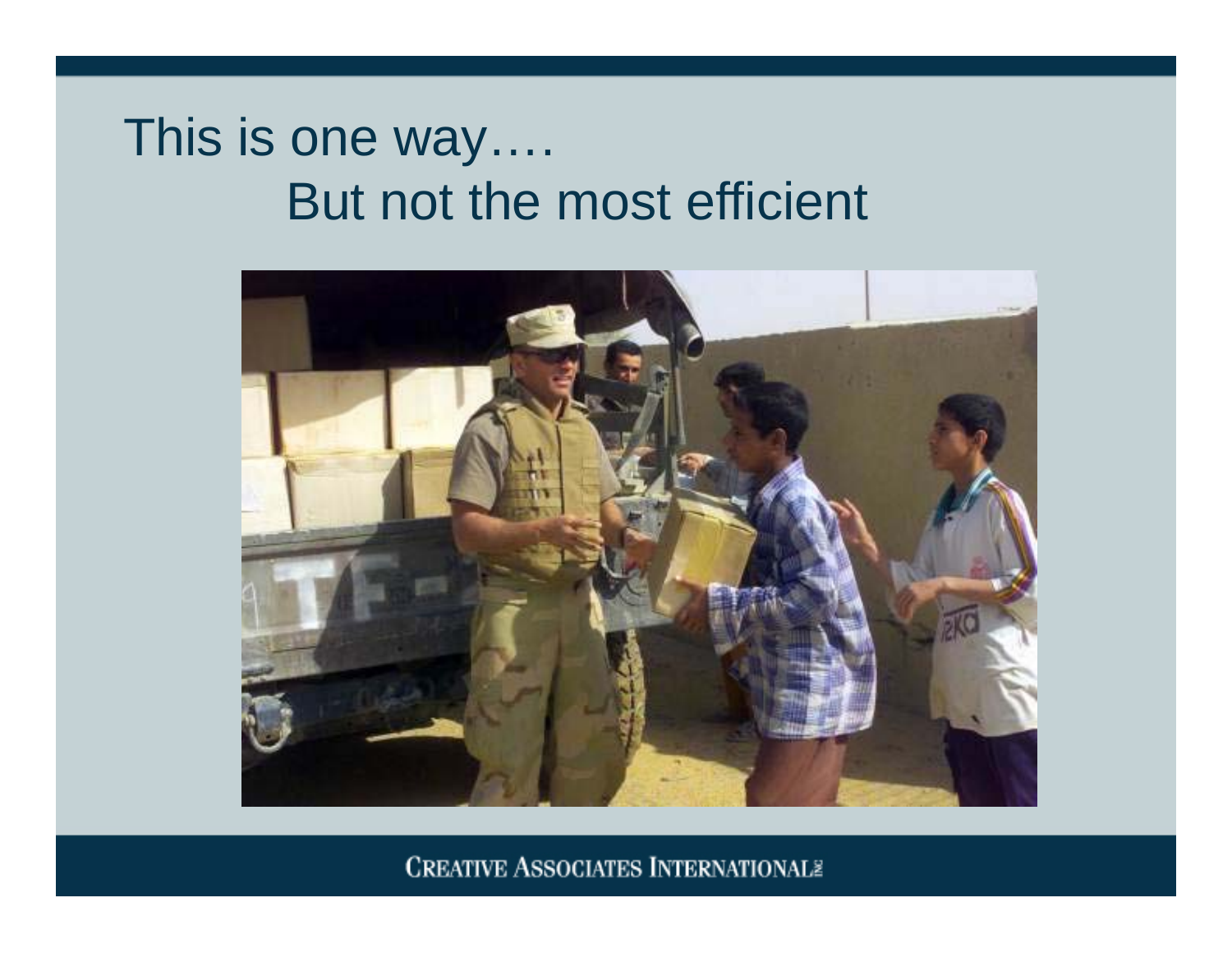## This approach feels good…. but is neither scalable or sustainable

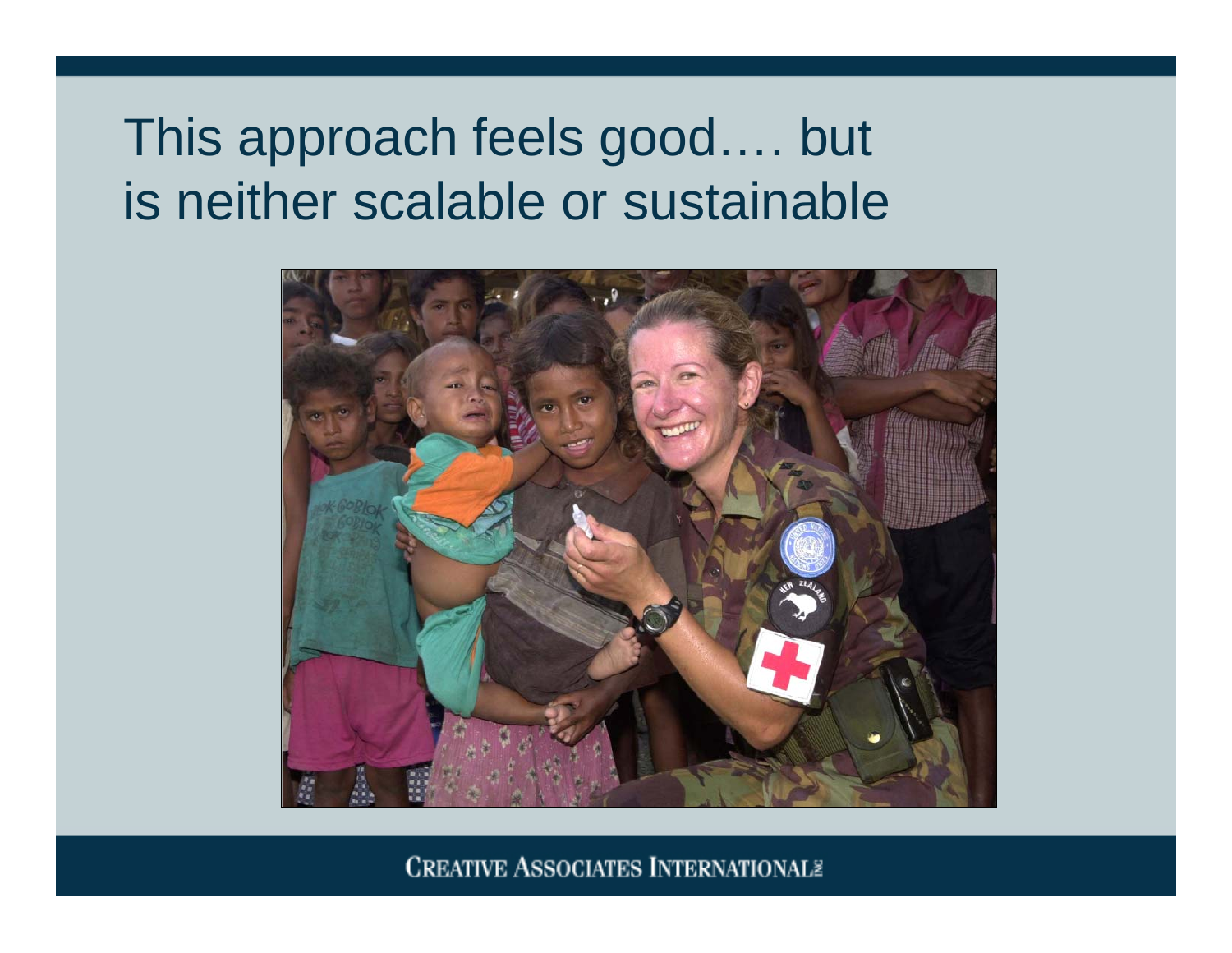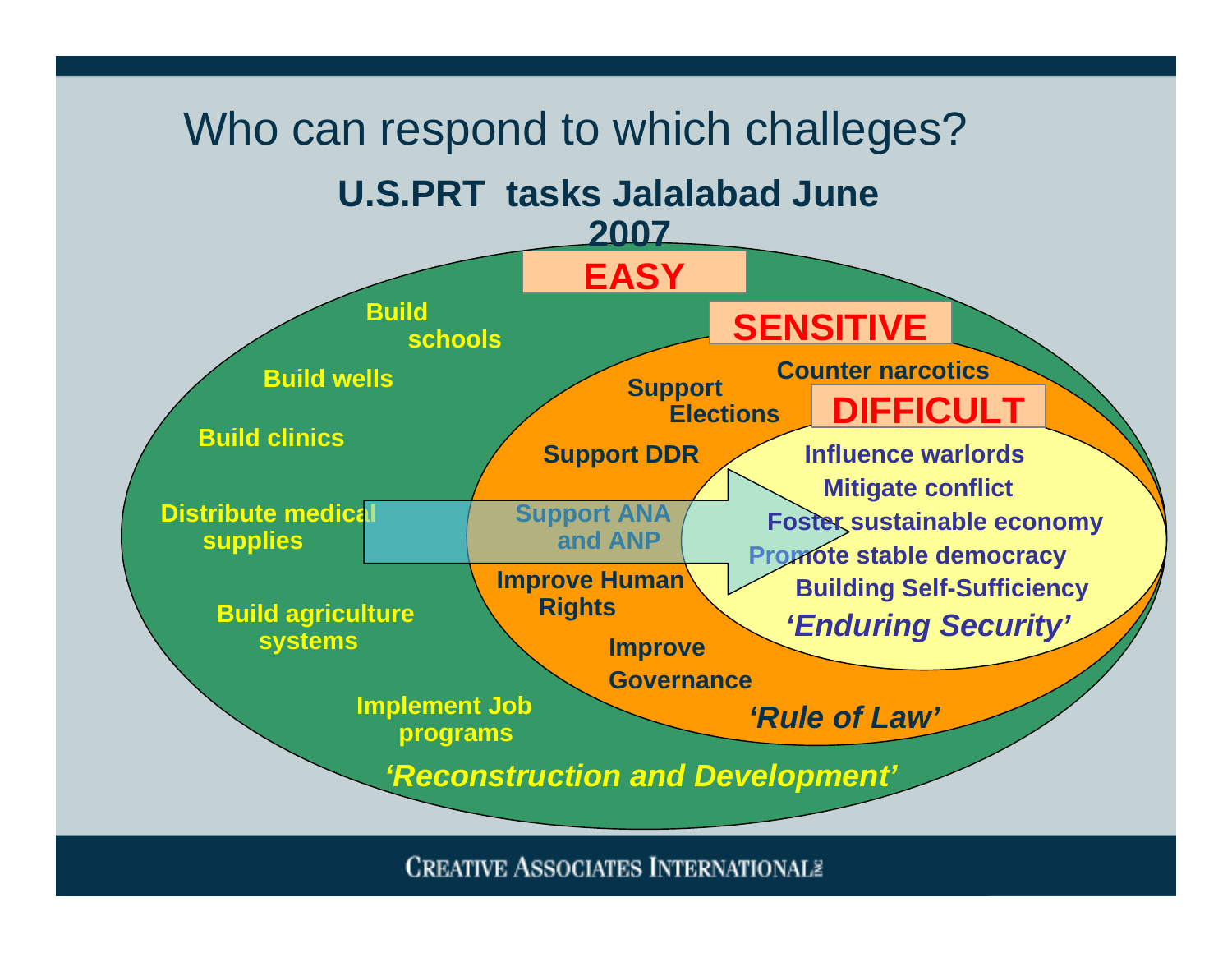### **2. Battlespace or Humanitarian 2. Battlespace or Humanitarian Space?**



- •**Civil and military endstates are not the same.**
- •**Military actions are driven by political objectives.**
- • **Humanitarian actions are - or should be - driven by concern for the civil population.**
- • **When human rights is a key political objective, potential for cooperation is highest.**
- • *If the population is or becomes a m ilitary target, cooperation is very difficult for humanitarian actors.*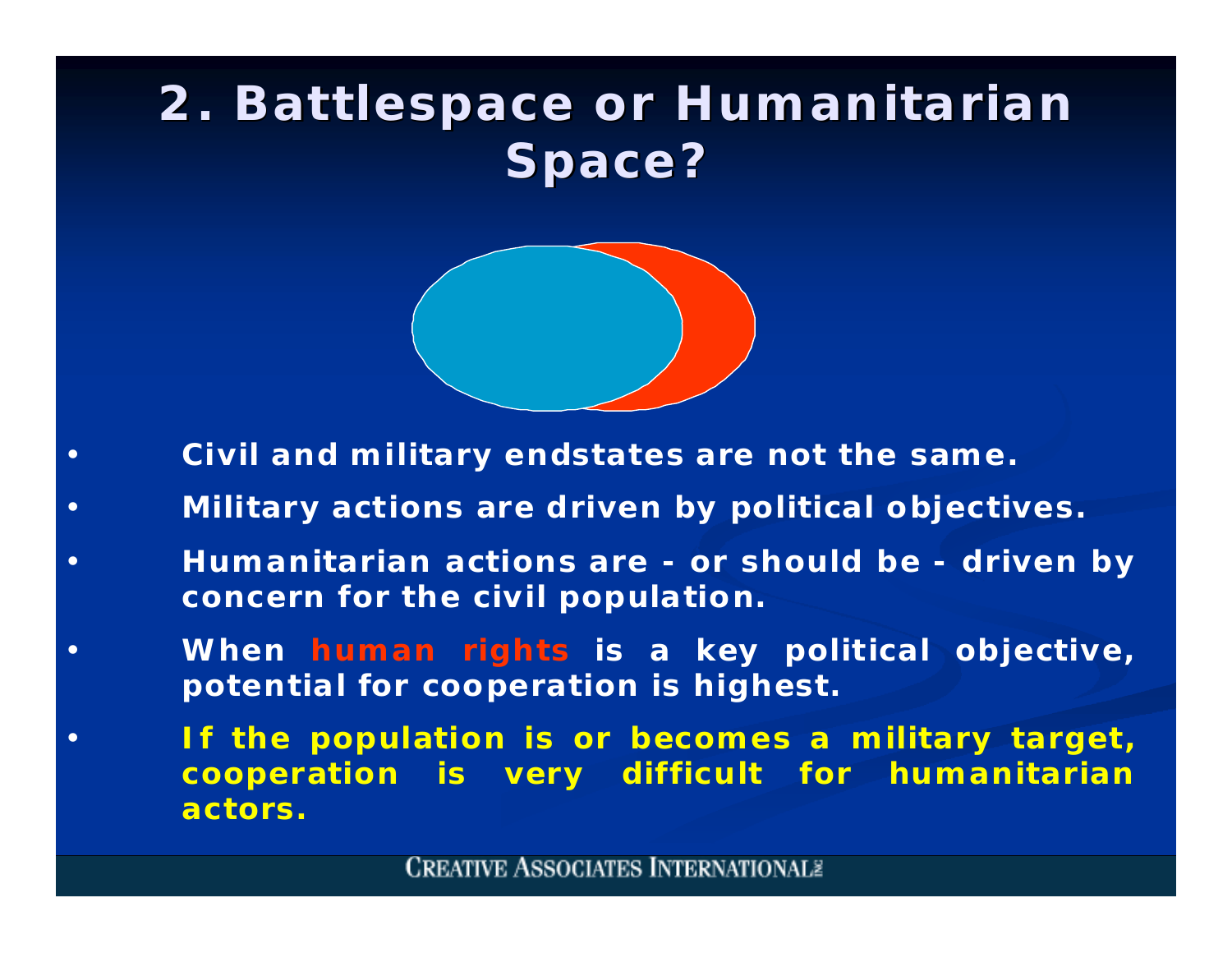## Civil Military Coordination: the conventional paradigm

#### **Dimensions of CIMIC Dimensions of CIMIC**

|                 | <b>Civilian</b> |                                                         |                                                                     |
|-----------------|-----------------|---------------------------------------------------------|---------------------------------------------------------------------|
| <b>Military</b> |                 | <b>Domestic</b>                                         | <b>International</b>                                                |
|                 | Domestic        | Internal<br>Civil-Military<br><b>Relations</b>          | <b>Traditional Focus</b><br>of Humanitarian<br><b>Actors</b>        |
|                 | Internationa    | <b>Traditional Focus</b><br>of Military<br><b>CIMIC</b> | International<br>Civil-Military<br><b>Relations</b><br>"UN-CMCoord" |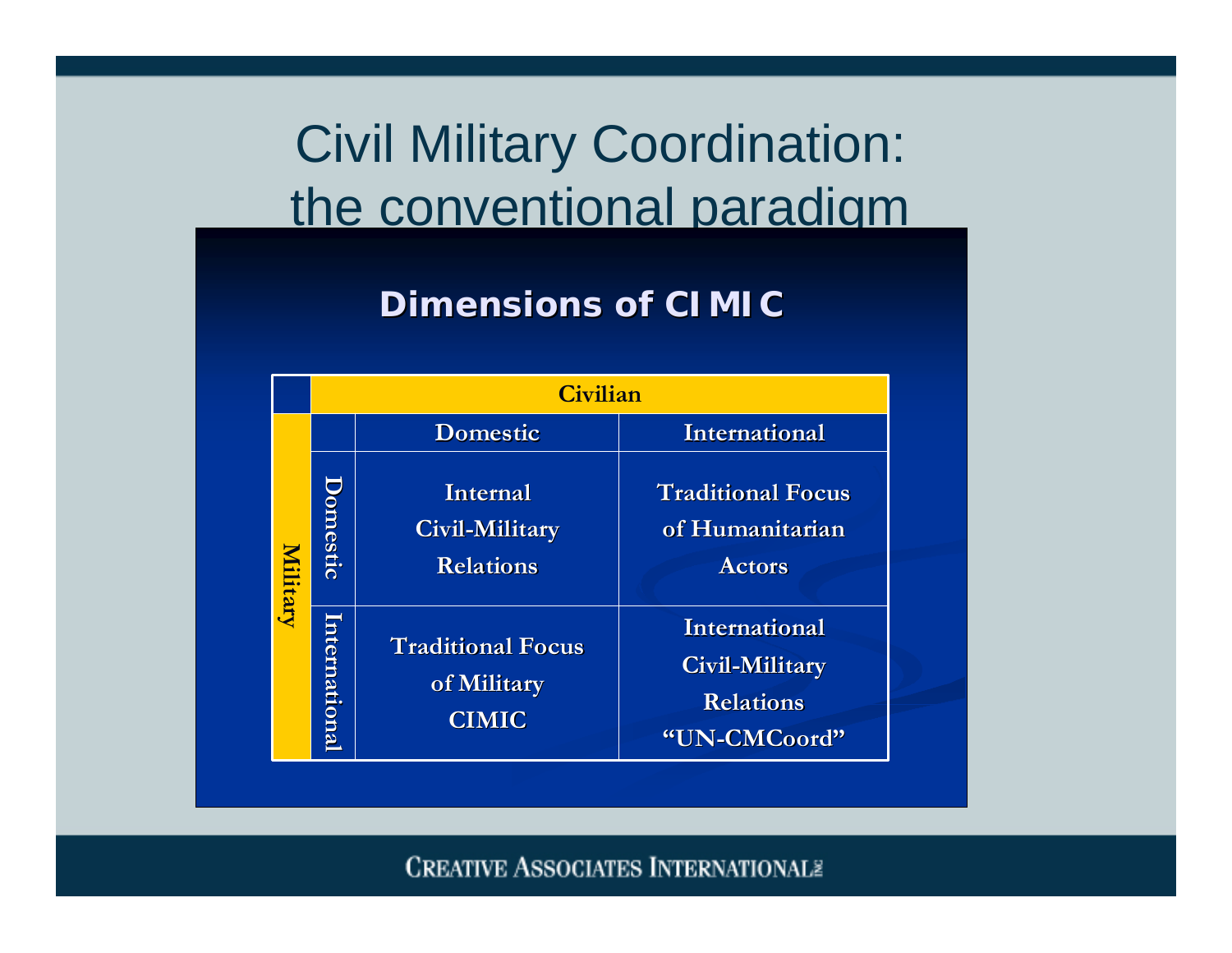## Some of the limits to CIMIC

#### **CIMIC works best when: CIMIC works best when:**

- $\textcolor{red}{\bullet}$  Security exists.
- $\textcolor{red}{\bullet}$  Civil authority predominates.
- $\blacksquare$ International legitim acy is apparent and unambiguous. (Non-belligerent occupation.)
- $\blacksquare$ The host-population is supportive.

#### *But such situations are rare! But such situations are rare!*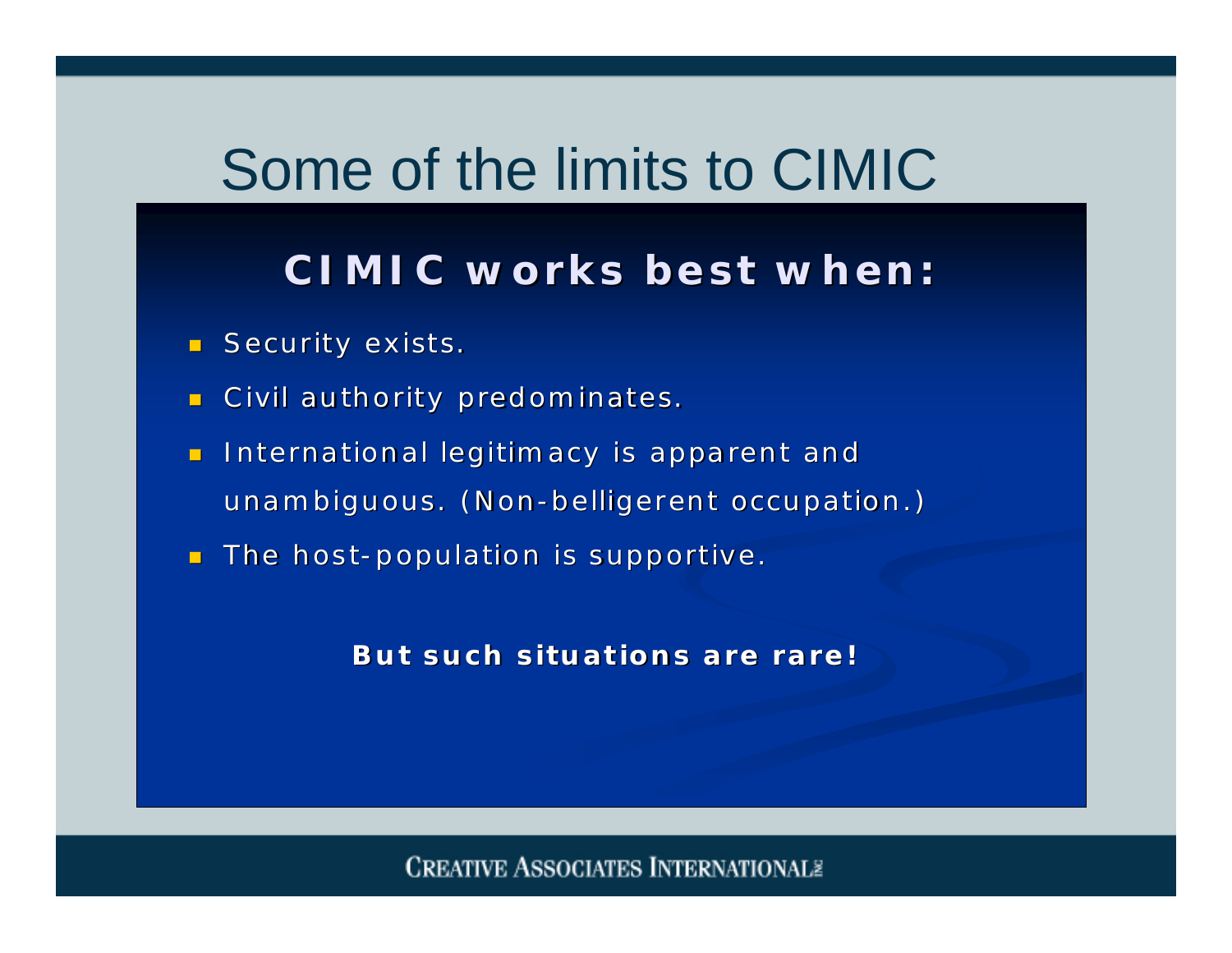#### **Can m ilitaries work w ith NGOs? Can m ilitaries work with NGOs?**

- **B** Yes and No. It Depends.
- $\blacksquare$  NGO principles *hum anity, neutrality, humanity, neutrality, impartiality impartiality* – are sacrosanct.
- **n** NGOs wary of "belligerent donors".
- $\textcolor{red}{\blacksquare}$  NGOs must abide by their Codes of Conduct and will be held accountable.
- $\blacksquare$  NGOs are accountable to their beneficiaries, donors and Boards.
- **NGOs prefer the military to provide** humanitarian assistance **only** in exceptional circumstances -– avoid dependencies.  $\overline{\phantom{a}}$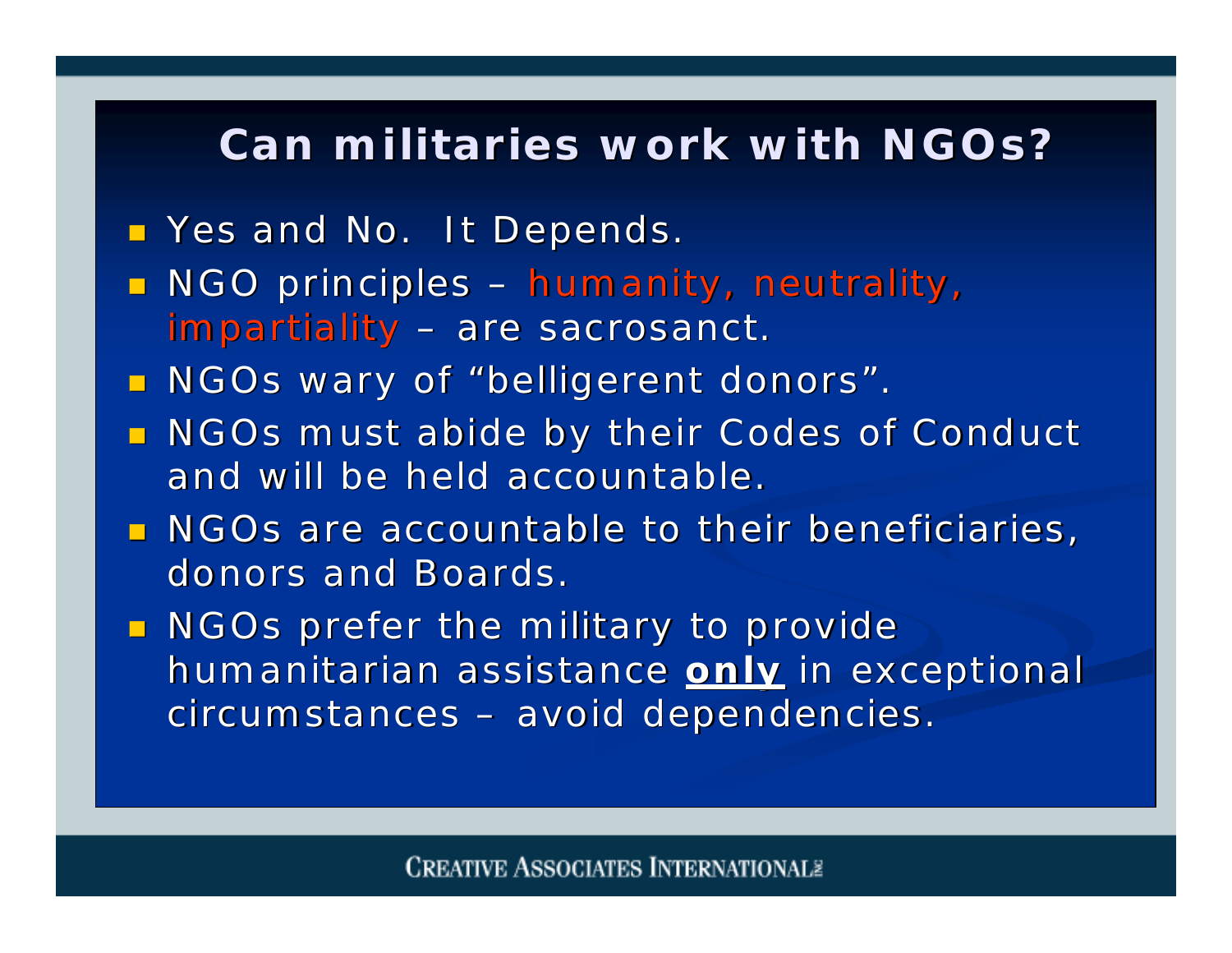## It would be nice to be able to give them all direct

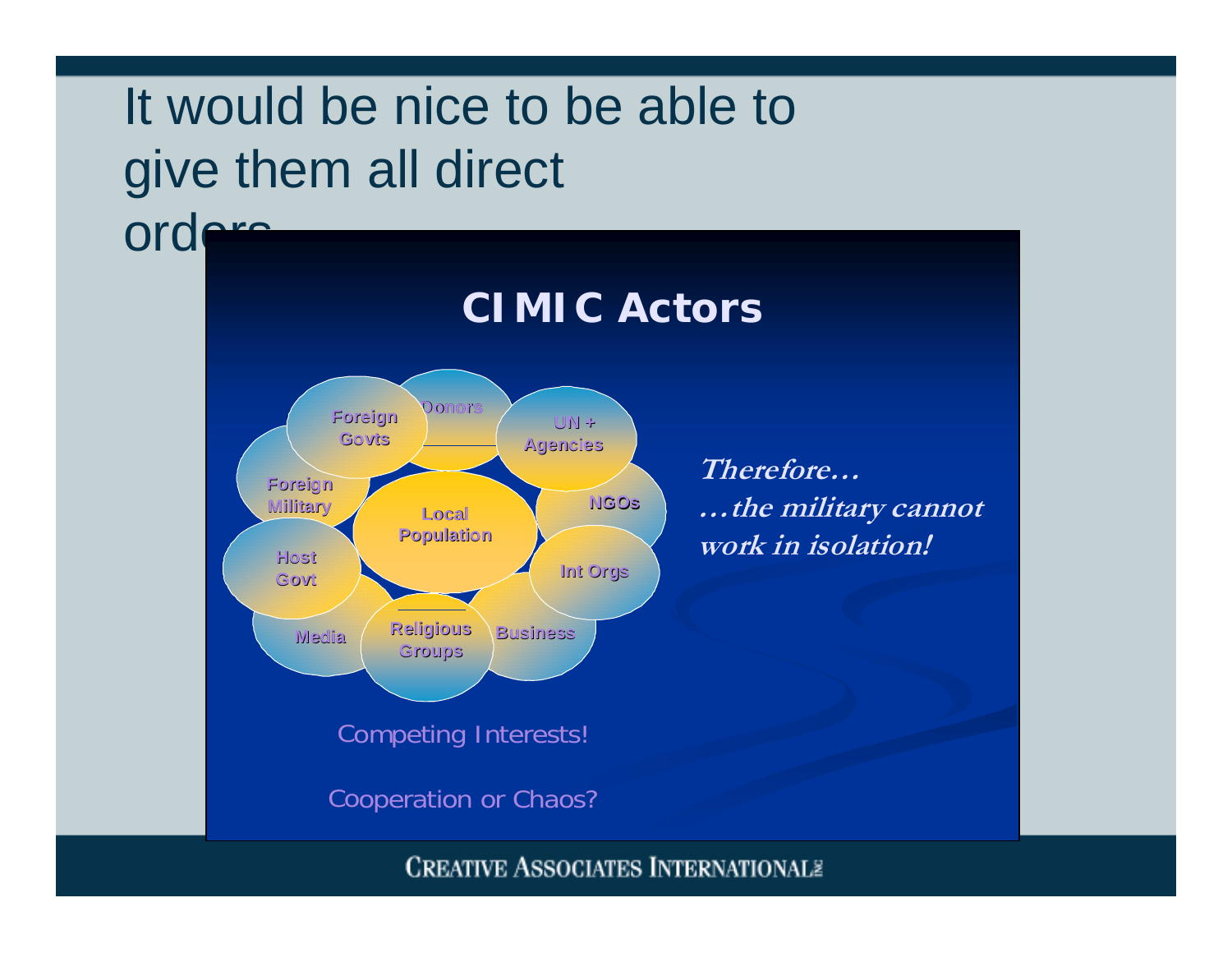## SSTR: Who is in Charge? When?

Bureaucratic uncertainty: part of Stabilization

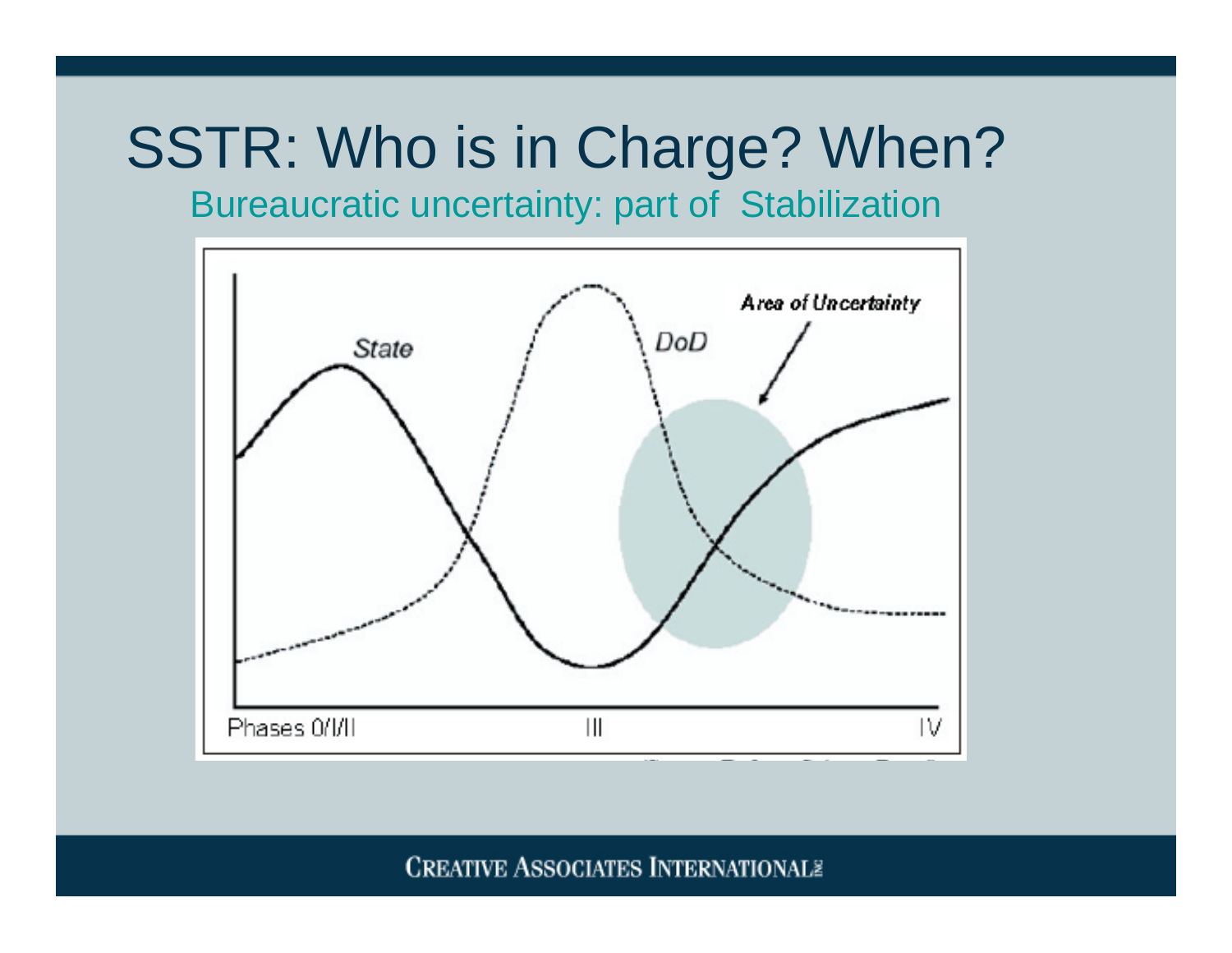#### TAKE-AWAY FROM THIS SESSION: FOR-PROFIT FIRMS WITH THESE SKILLS NEED TO BE BUILT INTO DOCTRINE, TRAINING, PLANNING AND FINANCE FOR SSTR

- $\bullet$ **Local/Municipal Governance**
- $\bullet$ **Agriculture & rural employment**
- **Elections**
- **Education**
- **Public Health**
- **And more**